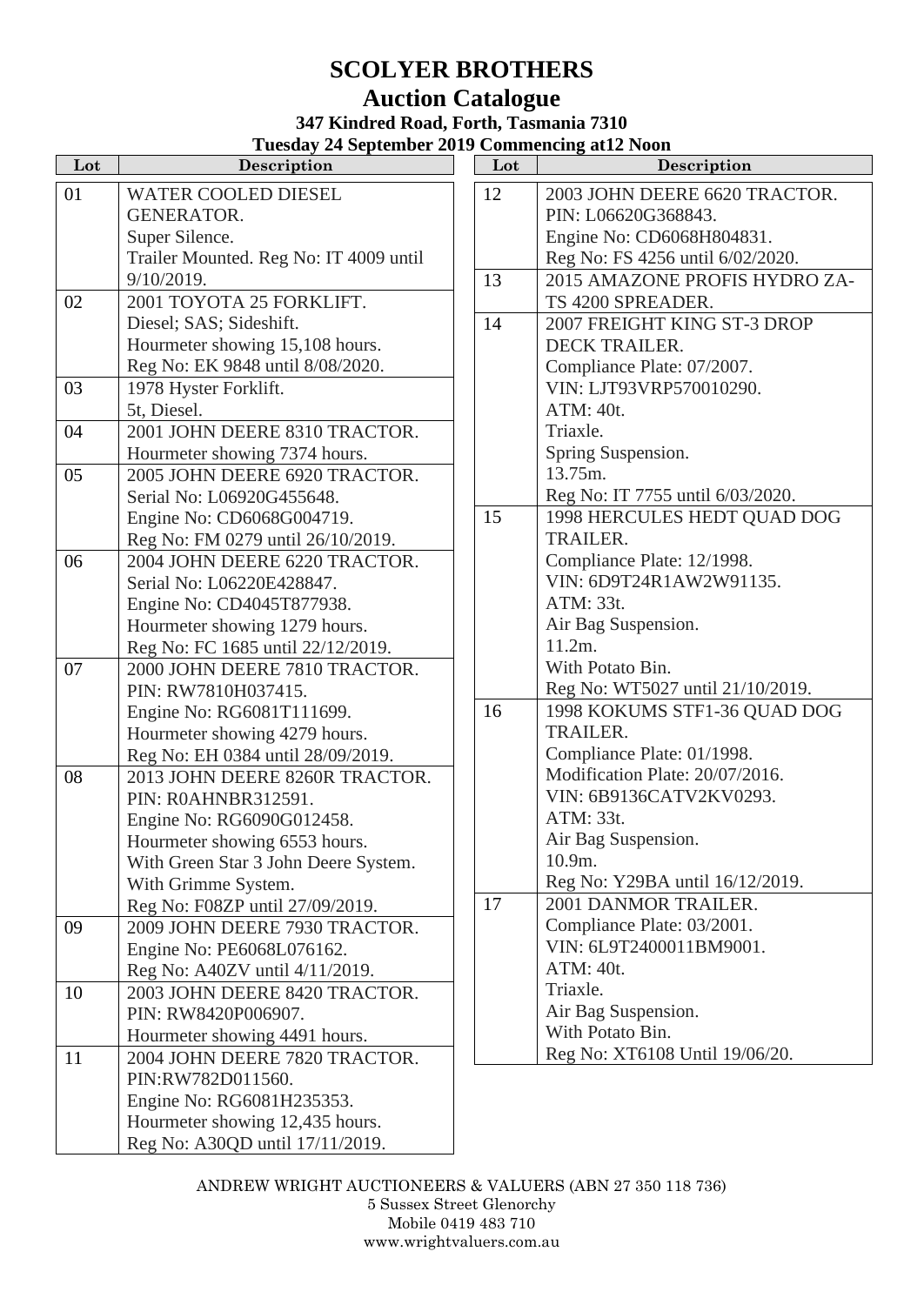# **SCOLYER BROTHERS**

### **Auction Catalogue 347 Kindred Road, Forth, Tasmania 7310**

**Tuesday 24 September 2019 Commencing at12 Noon**

| Lot | Description                      | Lot | Description                     |
|-----|----------------------------------|-----|---------------------------------|
| 18  | WITHDRAWN                        |     | Air Bag Suspension.             |
|     |                                  |     | With Potato Bin.                |
|     |                                  |     | Reg No: Z48DI until 1/08/2020.  |
|     |                                  | 22  | 2006 CIMC TRAILER.              |
|     |                                  |     | Compliance Plate: 08/2006.      |
|     | 1998 DANMOR DME SKPT 100         |     | VIN: 6X9C1MCAU6M028003.         |
|     | <b>TRAILER.</b>                  |     | ATM: 38t.                       |
|     | Compliance Plate: 03/1998.       |     | Skeletal.                       |
|     | VIN: 6L9T25000W1DN7001.          |     | Triaxle.                        |
|     | ATM: 35t.                        |     | Air Bag Suspension.             |
|     | Skeletal.                        |     | 13m.                            |
|     | Triaxle.                         |     | With Potato Bin.                |
|     | Airbag Suspension.               |     | Reg No: Z50FK until 10/12/2019. |
|     | 12.7m.                           | 23  | 1998 FREIGHTLINER FL112 TIPPING |
|     | With Potato Bin.                 |     | TRUCK.                          |
|     | Reg No: YT27AB until 11/09/2019. |     | Compliance Plate: 07/1998.      |
|     | Cancelled.                       |     | VIN: 1FVXTWEB5XH938479.         |
| 19  |                                  |     | Engine No: 9NS07076.            |
|     |                                  |     | Manual 18 speed.                |
|     |                                  |     | 6 Cylinder.                     |
|     | WITHDRAWN                        |     | Diesel.                         |
|     |                                  |     | Seats <sub>2</sub>              |
|     | 1998 DANMOR PT100 TRAILER.       |     | GVM: 24000kg.                   |
|     | Compliance Plate: 03/1998.       |     | Odometer showing 540,079 kms.   |
|     | VIN: 6L9T20000W1DN8001.          |     | Reg No: XT97AD until 8/10/2019. |
|     | ATM: 35t.                        | 24  | 2002 KENWORTH T604 PRIME        |
|     | Skeletal.                        |     | MOVER.                          |
|     | Triaxle.                         |     | Engine No: 14023177.            |
|     | Air Bag Suspension.              |     | Manual 18 Speed.                |
|     | 13.5m.                           |     | 6 Cylinder.                     |
|     | With Potato Bin.                 |     | Diesel.                         |
|     | Reg No: WT1132 until 26/06/2020. |     | 6X4.                            |
| 20  | 2008 CIMC LEAD B DOUBLE          |     | Seats 2.                        |
|     | <b>TRAILER.</b>                  |     | Sleeper Cab.                    |
|     | Compliance Plate: 08/2008.       |     | Reg No: H00GH until 14/05/2020. |
|     | VIN: 6X9C1MCAU8M028261.          | 25  | 2000 KENWORTH T604 PRIME        |
|     | ATM: 38t.                        |     | MOVER.                          |
|     | Air Bag Suspension.              |     | Compliance Plate: 03/2000.      |
|     | With Potato Bin.                 |     | VIN: 6FS000000YA420456.         |
|     | REG NO: Z28AX until 9/12/2019.   |     | Engine No: 6NZ02288.            |
| 21  | 1995 BARKER B TRAILER.           |     | Manual 18 Speed.                |
|     | Compliance Plate: 09/1995.       |     | 6 Cylinder.                     |
|     | VIN: 6B9132800SWAA6796.          |     | Diesel.                         |
|     | ATM:36t.                         |     | Seats 2.                        |
|     | Triaxle.                         |     | GVM: 26000kg.                   |
|     |                                  |     | Odometer showing 814,479kms.    |

ANDREW WRIGHT AUCTIONEERS & VALUERS (ABN 27 350 118 736)

5 Sussex Street Glenorchy Mobile 0419 483 710 www.wrightvaluers.com.au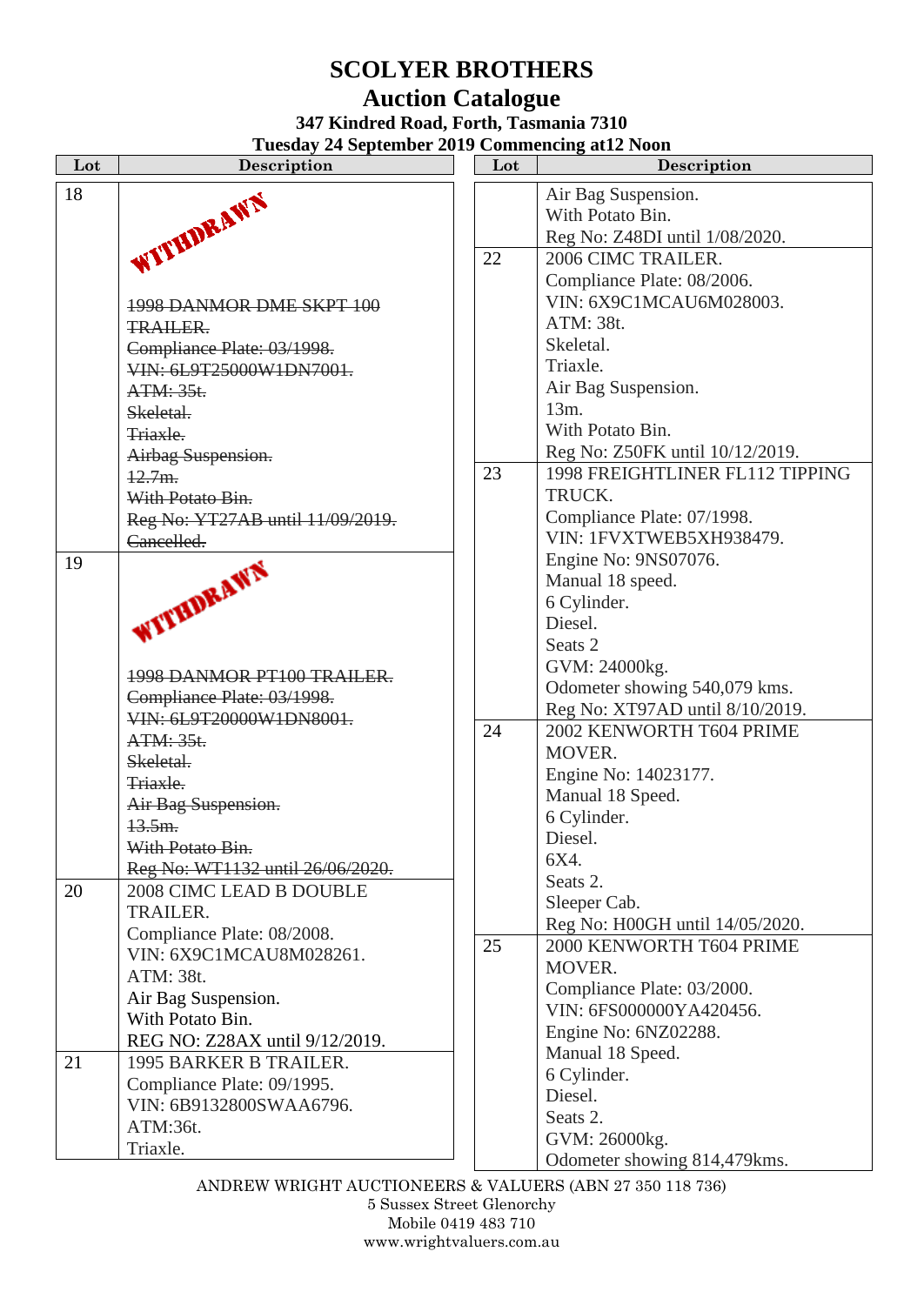# **SCOLYER BROTHERS Auction Catalogue**

#### **347 Kindred Road, Forth, Tasmania 7310 Tuesday 24 September 2019 Commencing at12 Noon**

| Lot | Tuesuay 24 September 2017 Commencing att2 iyoni<br>Description  | Lot | <b>Description</b>                |
|-----|-----------------------------------------------------------------|-----|-----------------------------------|
|     | Reg No: XT34AE until 22/12/2019.                                |     | Diesel.                           |
| 26  | 2008 GRIMME SE 150-60 POTATO                                    |     | 6X4.                              |
|     | HARVESTER.                                                      |     | Seats 2.                          |
|     | Identification No: 41602054.                                    |     | Sleeper Cab.                      |
| 27  | 2002 GRIMME SE 150-60 POTATO                                    |     | Reg No: FO7366 until 27/11/2019.  |
|     | HARVESTER.                                                      | 37  | 2003 IVECO POWERSTAR 6700         |
|     | Identification No: 41600807.                                    |     | PRIME MOVER.                      |
| 28  | 1999 GRIMME SE 150-60 POTATO                                    |     | VIN: 6F2GF67003DK00761.           |
|     | HARVESTER.                                                      |     | Engine No: 024884.                |
| 29  | 2002 GRIMME SE 75-40 POTATO                                     |     | Automatic.                        |
|     | HARVESTER.                                                      |     | 6 Cylinder.                       |
|     | Serial No: 12303043.                                            |     | Diesel.                           |
| 30  | 1996 GRIMME SE 75-40 POTATO                                     |     | 6X4.                              |
|     | HARVESTER.                                                      |     | Seats 2.                          |
| 31  | <b>BUNKER TRAILER.</b>                                          |     | GVM: 24500 kg.                    |
|     | Serial No: 12904.                                               |     | Reg No: EV 6399 until 27/11/2019. |
| 32  | 2005 DOBMAC POTATO PLANTER.                                     | 38  | 2002 IVECO POWERSTAR 6700         |
|     | Two Row.                                                        |     | PRIME MOVER.                      |
| 33  | 1999 DOBMAC POTATO PLANTER.                                     |     | VIN: 6F2GF67002DJ00517.           |
|     | Four Row.                                                       |     | Engine No: 6NZ63521.              |
| 34  | 2017 IVECO STRALIS PRIME MOVER.                                 |     | Automatic.                        |
|     | Engine No: S544254163.                                          |     | 6 Cylinder.                       |
|     | Automatic.                                                      |     | Diesel.                           |
|     | 6 Cylinder.                                                     |     | 6X4.                              |
|     | Diesel.                                                         |     | Seats 2.                          |
|     | Reg No: H43MJ until 4/09/2020.                                  |     | Reg No: FS4304 until 13/08/2020.  |
| 35  | 2013 IVECO STRALIS 500 PRIME                                    | 39  | 2000 IVECO EUROTECH PRIME         |
|     | MOVER.                                                          |     | MOVER.                            |
|     | Compliance Plate: 06/2013.                                      |     | VIN: 6F2VFMP00YDG30140.           |
|     | VIN: 6F2SFA100DDW30100.                                         |     | Engine No: 06R0577676.            |
|     | Engine No: F3BE3681A.                                           |     | Manual 18 speed.<br>6 Cylinder.   |
|     | Automatic.                                                      |     | Diesel.                           |
|     | 6 Cylinder.                                                     |     | 6X4.                              |
|     | Diesel.                                                         |     | Seats 2.                          |
|     | 6X4.                                                            |     | Sleeper Cab.                      |
|     | Seats 2.                                                        |     | Reg No: EH6500 until 5/04/2020.   |
|     | Sleeper Cab.                                                    | 40  | 2000 VOLVO FH16 TIPPING TRUCK.    |
|     | Odometer showing 408,874 kms.                                   |     | Compliance Plate: 09/2000.        |
| 36  | Reg No: H83GB until 26/03/2020.<br>2006 IVECO STRALIS 550 PRIME |     | VIN: YV5A4BAD3YD121768.           |
|     | MOVER.                                                          |     | Engine No: D16B37844.             |
|     | VIN: 6F2SFAS005DM30287.                                         |     | Manual 12 speed.                  |
|     | Engine No: B321048667.                                          |     | 6 Cylinder.                       |
|     | Automatic.                                                      |     | Diesel.                           |
|     | 6 Cylinder.                                                     |     | 6X4.                              |
|     |                                                                 |     | Seats 2.                          |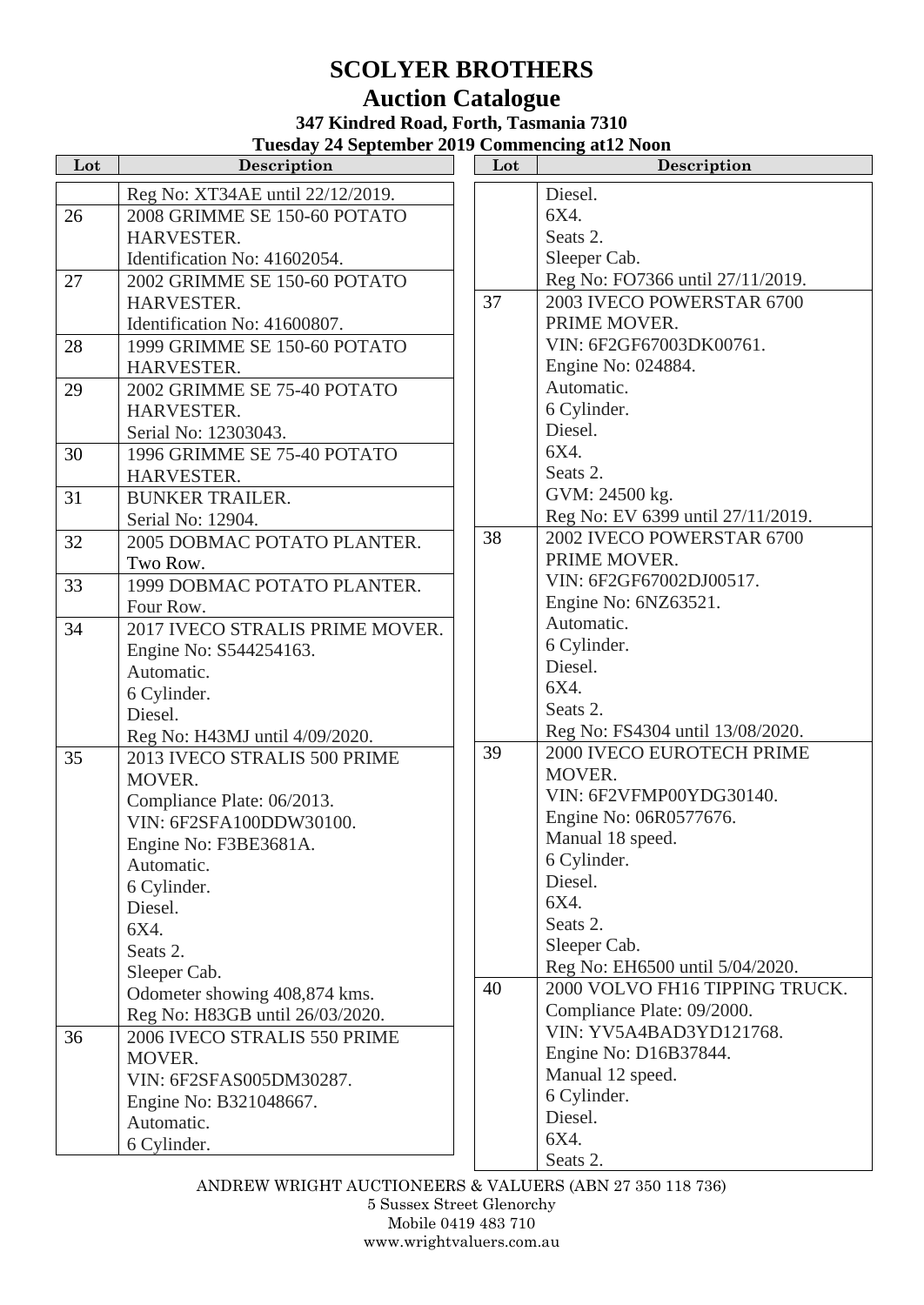# **SCOLYER BROTHERS**

#### **Auction Catalogue 347 Kindred Road, Forth, Tasmania 7310 Tuesday 24 September 2019 Commencing at12 Noon**

| Lot | r acsuay 24 september 2012 commencing att2 room<br>Description | Lot | Description                      |
|-----|----------------------------------------------------------------|-----|----------------------------------|
|     | GVM: 27500 kg.                                                 |     | VIN: YVSF2B35DKD560970.          |
|     | Sleeper Cab.                                                   |     | Engine No: TD102F78822139.       |
|     | Odometer showing 113,766 kms.                                  |     | Manual 12 speed.                 |
|     | Reg No: B97CG until                                            |     | 6 Cylinder.                      |
|     | 7/01/2020.                                                     |     | Diesel.                          |
| 41  | Bunker V Bin.                                                  |     | 6X4.                             |
| 42  | 1998 VOLVO NH12 PRIME MOVER.                                   |     | Seats 2.                         |
|     | Compliance Plate: 04/1998.                                     |     | GVM: 24000kg.                    |
|     | VIN: YV5B4B3D4VD120206.                                        |     | Odometer showing 263,280kms.     |
|     | Engine No: D12078514.                                          |     | Reg No: XT98AD unti 6/06/2020.   |
|     | Manual 12 speed.                                               | 46  | <b>1995 BARKER LEAD B DOUBLE</b> |
|     | 6 Cylinder.                                                    |     | <b>TRAILER.</b>                  |
|     | Diesel.                                                        |     | Compliance Plate: 10/1995.       |
|     | 6X4.                                                           |     | VIN: 6B9132800SWAA6794.          |
|     | Seats 2.                                                       |     | Triaxle.                         |
|     | GVM: 23500kg.                                                  |     | Air Bag Suspension.              |
|     | Odometer showing 118525 kms.                                   |     | Reg No: Z03AX until 26/01/2020.  |
|     | Reg No: C60MA until 3/07/2020.                                 | 47  | 2000 TAYLOR MADE LEAD B          |
| 43  | 1998 VOLVO NH12 TIPPING TRUCK.                                 |     | <b>DOUBLE TRAILER.</b>           |
|     | Compliance Plate: 06/1998.                                     |     | Compliance Plate: 04/2000.       |
|     | VIN: YV5B4B307WD120489.                                        |     | VIN: 6B9TME200XTAC4015.          |
|     | Engine No: D12108976.                                          |     | ATM: 38t.                        |
|     | Manual 12 speed.                                               |     | Triaxle.                         |
|     | 6 Cylinder.                                                    |     | Air Bag Suspension.              |
|     | Diesel.                                                        |     | With Potato Bin.                 |
|     | 6X4.                                                           |     | Reg No: XT2356 until 28/04/2020. |
|     | Seats 2.                                                       | 48  | 1993 KRUGER ST3 LEAD B DOUBLE    |
|     | GVM: 26500kg.                                                  |     | <b>TRAILER.</b>                  |
|     | Reg No: DS4007 until 11/03/2020.                               |     | Compliance Plate: 10/1993.       |
| 44  | 1991 VOLVO F12 FLAT TOP TIPPER.                                |     | Modification Plate: 23/07/2018.  |
|     | Compliance Plate: 07/1991.                                     |     | VIN: 6FH9079GAPM004653           |
|     | Modification Plate: 24/02/2015.                                |     | Triaxle.                         |
|     | VIN: YV5H2B5D4LD593503.                                        |     | ATM: 38t.                        |
|     | Engine No: D122F100167434.                                     |     | $11m$ .                          |
|     | Manual 12 speed.                                               |     | Reg No: YT26AB until 22/08/2020. |
|     | 6 Cylinder.                                                    | 49  | 2000 TAYLOR TRAILER.             |
|     | Diesel.                                                        |     | Compliance Plate: 03/2000.       |
|     | 6X4.                                                           |     | VIN: 6B9TME200XTAC4014           |
|     | Seats 2.                                                       |     | Triaxle.                         |
|     | GVM: 24000 kg.                                                 |     | Airbag Suspension.               |
|     | Sleeper Cab.                                                   |     | With Turntable.                  |
|     | Odometer showing 408,316 kms.                                  |     | With Potato Bin.                 |
|     | Reg No: DN8742 until 26/05/2020.                               |     | Reg No: YT2883 until 11/07/2020. |
| 45  | 1989 VOLVO FL10 TRAY TOP                                       |     |                                  |
|     | TRUCK.                                                         |     |                                  |
|     | Compliance Plate: 11/1989.                                     |     |                                  |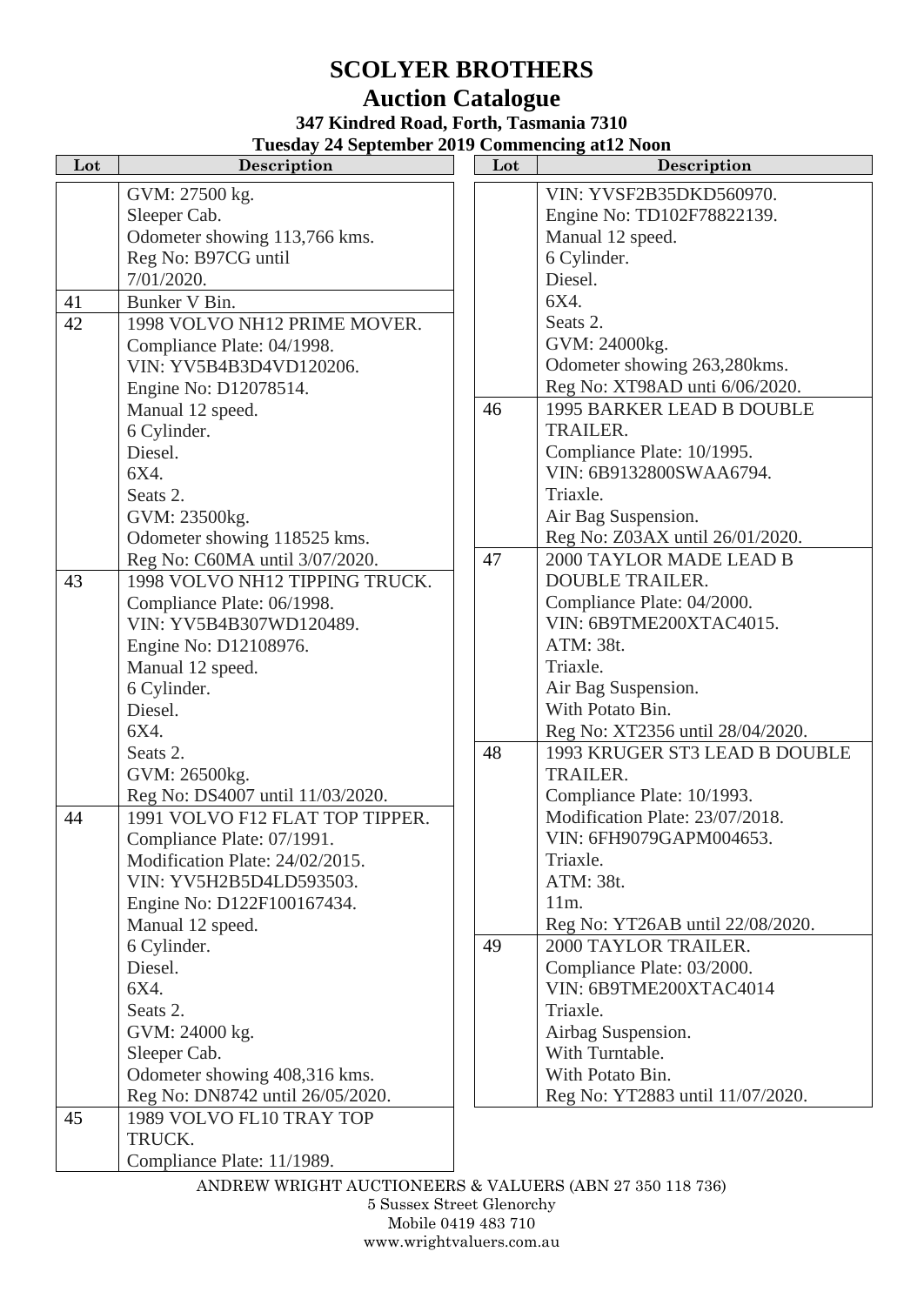# **SCOLYER BROTHERS**

# **Auction Catalogue**

**347 Kindred Road, Forth, Tasmania 7310**

**Tuesday 24 September 2019 Commencing at12 Noon**

| Lot | Description                                                  | Lot | Description                                           |
|-----|--------------------------------------------------------------|-----|-------------------------------------------------------|
| 50  |                                                              |     | With Potato Bin.                                      |
|     |                                                              |     | Reg Ni: MT3218 until 3/10/2019.                       |
|     | WITHDRAWN                                                    | 55  | 1981 CHAPMAN TRAILER.                                 |
|     |                                                              |     | CHN: T97212T.                                         |
|     |                                                              |     | Skeletal.                                             |
|     | 1997 BARKER TRAILER.                                         |     | Triaxle.                                              |
|     | Compliance Plate: 10/1997.<br>Modification Plate: 12/06/2017 |     | Spring Suspension. The                                |
|     |                                                              |     | 12.9m.                                                |
|     | VIN: 6B9132500VWAA6133.                                      |     | With Potato Bin.                                      |
|     | Skeletal.                                                    |     | Reg No: Z49NC until 3/07/2020.                        |
|     | Triaxle.                                                     | 56  | <b>1981 FREIGHTER PACEMAKER</b>                       |
|     | ATM: 36000kg.                                                |     | <b>TRAILER.</b>                                       |
|     | 12.8m                                                        |     | CHN: 44773.                                           |
|     | Airbag Suspension.                                           |     | Triaxle.                                              |
|     | With Potato Bin.                                             |     | ATM: 22t.                                             |
|     | Reg No: Y60BS until 18/06/2020.                              |     | 13.5m.                                                |
| 51  | WITHDRAWN                                                    |     | Spring Suspension.                                    |
|     |                                                              |     | With Potato Bin.                                      |
|     |                                                              |     | Reg No: Z41MI until 3/07/2020.                        |
|     |                                                              | 57  | <b>1978 FRUEHAUF TRAILER.</b>                         |
|     | <b>1997 BARKER TRAILER.</b>                                  |     | Triaxle.                                              |
|     | Reg No: Y49BA until 29/09/2019.                              |     | 12.7m.                                                |
| 52  |                                                              |     |                                                       |
|     |                                                              |     | Spring Suspension.                                    |
|     | WITHDRAWN                                                    |     | Reg No: Z01NH until 3/10/2019.<br>1979 REYCO TRAILER. |
|     |                                                              | 58  |                                                       |
|     |                                                              |     | Compliance Plate: 08/1979.                            |
|     | <b>1989 CUSTOM MADE TRAILER.</b>                             |     | Triaxle.                                              |
|     | VIN: 6T9T23TASK10J7001.                                      |     | 12.8m.                                                |
|     | Skeletal.                                                    |     | Spring Suspension.                                    |
|     | Triaxle.                                                     |     | Reg No: Z03NH until 30/03/2020.                       |
|     | Spring Suspension.                                           | 59  | 1978 MCGRATH TRAILER.                                 |
|     | $12.9m$ .                                                    |     | Triaxle.                                              |
|     | With Potato Bin.                                             |     | Spring Suspension.                                    |
|     | Reg No: Z68FK until 4/01/2020.                               |     | With Potato Bin.                                      |
| 53  | 1987 CUSTOM TRAILER.                                         |     | Compliance Plate: 01/1978.                            |
|     | Skeletal.                                                    |     | Reg No: Z04NH until 25/01/2020.                       |
|     | Triaxle.                                                     | 60  | 1970 FRUEHAUF TRAILER.                                |
|     | Spring Suspension.                                           |     | Triaxle.                                              |
|     | With Potato Bin.                                             |     | 12.9m.                                                |
|     | Reg No: Z48MI until 3/07/2020.                               |     | Spring Suspension.                                    |
| 54  | 1975 PACEMAKER TRAILER.                                      |     | Reg No: IT2603 until 1/04/2020.                       |
|     | Compliance Plate: 01/1975.                                   | 61  | 2000 TRYTAS TIPPING TRAILER.                          |
|     | Skeletal.                                                    |     | Tandem.                                               |
|     | Triaxle.                                                     |     | 7m.                                                   |
|     | Spring Suspension.                                           |     | Spring Suspension.                                    |
|     | 13.3m.                                                       |     | Timber Tray.                                          |
|     |                                                              |     |                                                       |

ANDREW WRIGHT AUCTIONEERS & VALUERS (ABN 27 350 118 736)

5 Sussex Street Glenorchy Mobile 0419 483 710

www.wrightvaluers.com.au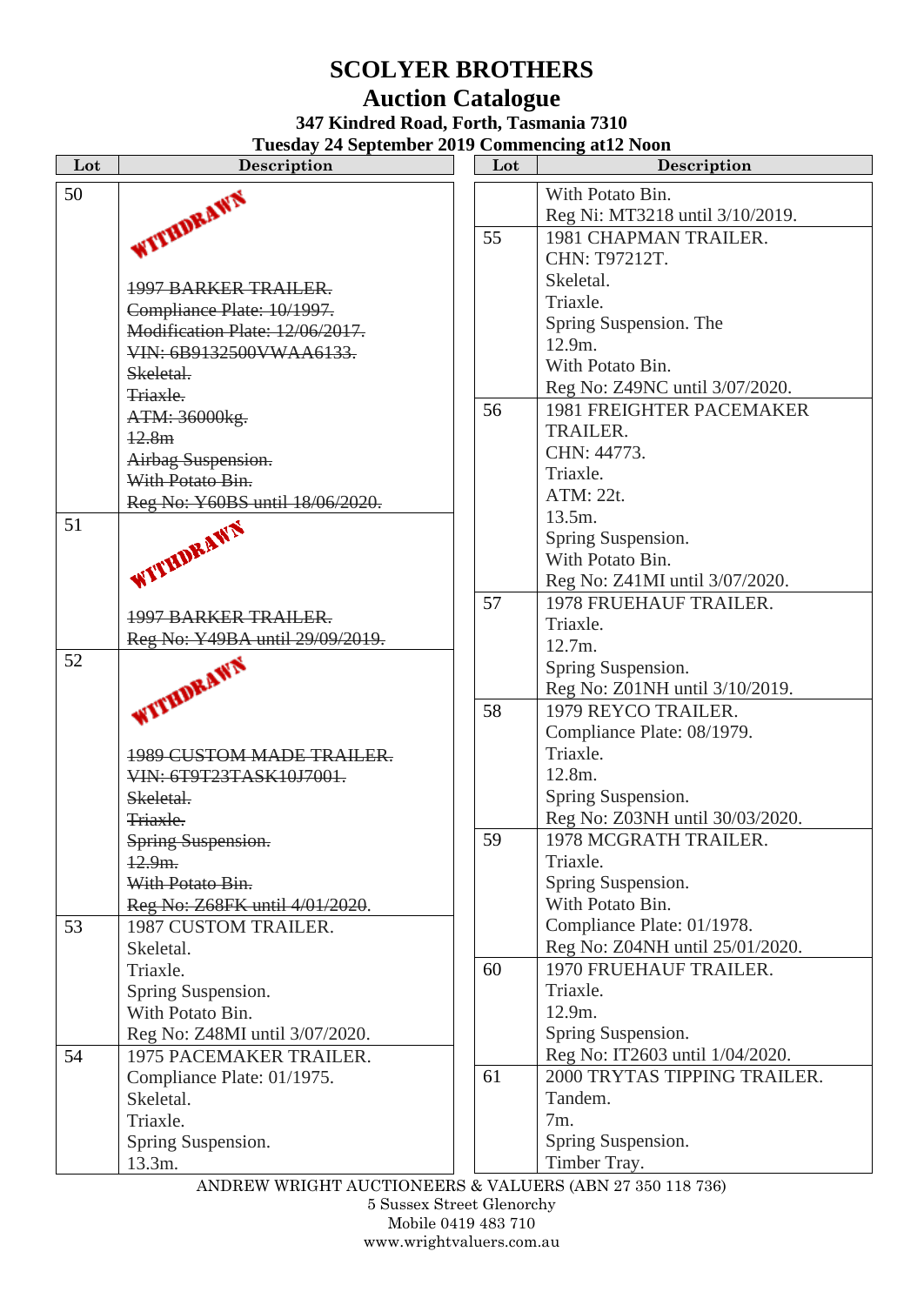## **SCOLYER BROTHERS Auction Catalogue**

### **347 Kindred Road, Forth, Tasmania 7310 Tuesday 24 September 2019 Commencing at12 Noon**

| Lot | Description                          | Lot | Description                 |
|-----|--------------------------------------|-----|-----------------------------|
|     | Reg No: Z42MI until 3/07/2020.       |     | Reg No: PT3950 until 3/07/  |
| 62  | WITHDRAWN                            | 69  | <b>1981 FREIGHTER TRAIL</b> |
|     |                                      |     | VIN: 6L9T25000P1D69001      |
|     |                                      |     | Skeletal.                   |
|     |                                      |     | Triaxle.                    |
|     | <b>1988 CHIVERS TIPPING TRAILER.</b> |     | 12.2m.                      |
|     | Compliance Plate: 10/1988.           |     | Spring Suspension.          |
|     | Tandem.                              |     | Reg No: Y06EC until 20/05   |
|     | $6.2m$ .                             | 70  | 1996 FLAT TRAY TRAIL        |
|     | Reg No: Z40MI until 3/07/2020.       |     | Compliance Plate: 10/1996.  |
| 63  | 1973 HOMEMADE PIG TRAILER.           |     | Tandem.                     |
|     | CHN: TT240J883A740.                  |     | ATM: 2000kg.                |
|     | Tandem.                              |     | 3.8m.                       |
|     | $6.2m$ .                             |     | Reg No: UT9825 until 21/1   |
|     | Spring Suspension.                   | 71  | 2014 Valentini Hercules 30  |
|     | Reg No: Z71FK until 11/01/2020.      |     | Tiller.                     |
| 64  | 1986 FRUEHAUF TRAILER.               | 72  | Delmade Ripper.             |
|     | CHN: T00860.                         | 73  | Cultivator.                 |
|     | Tandem.                              |     | KG352.                      |
|     | 12.2m.                               |     | 3.5 metre.                  |
|     | Spring Suspension.                   | 74  | Monosem Pneumatic Drill.    |
|     | Reg No: RT6820 until 12/08/2020.     | 75  | Agro Plough. 1              |
| 65  | 1974 MCGRATH TRAILER.                |     | 1 Tyne Hydraulic with Cho   |
|     | Tandem.                              | 76  | Damadyker/Remoulder.        |
|     | Spring Suspension.                   |     | Four Row.                   |
|     | 11.2m.                               | 77  | Mobile Fertiliser/Grain Aug |
|     | Reg No: RT7995 until 26/05/2020.     | 78  | Potato Seed Elevator.       |
| 66  | 1979 FRUEHAUF TRAILER.               | 79  | Mobile Irrigator.           |
|     | Tandem.                              | 80  | Onion Harvester.            |
|     | 12.2m.                               | 81  | Onion Lifter.               |
|     | Spring Suspension.                   | 82  | Grimme Bunker Trailer.      |
|     | Reg No: Z02NH until 3/10/2019.       | 83  | Potato Bin with Tarpaulin.  |
| 67  | 1974 FREIGHTER TRAILER.              | 84  | Potato Bin with Tarpaulin.  |
|     | Semi Tipper.                         | 85  | 20ft Shipping Container, op |
|     | Tandem.                              | 86  | 20ft Shipping Container, op |
|     | Spring Suspension.                   | 87  | 20ft Shipping Container, op |
|     | Reg No: Z05NH until 3/07/2020.       | 88  | 20ft Shipping Container, op |
| 68  | 1970 FREIGHTER TRAILER.              | 89  | 20ft Shipping Container, op |
|     | Skeletal.                            | 90  | 20ft Shipping Container, op |
|     | Tandem.                              | 91  | 20ft Shipping Container, op |
|     | 9.7m.                                | 92  | Agri Trailer.               |
|     | Spring Suspension.                   |     | Tandem.                     |
|     | With Potato Bin.                     |     | With Tipping Hoist.         |

| Lot | Description                          |
|-----|--------------------------------------|
|     | Reg No: PT3950 until 3/07/2020.      |
| 69  | <b>1981 FREIGHTER TRAILER.</b>       |
|     | VIN: 6L9T25000P1D69001.              |
|     | Skeletal.                            |
|     | Triaxle.                             |
|     | 12.2m.                               |
|     | Spring Suspension.                   |
|     | Reg No: Y06EC until 20/05/2020.      |
| 70  | 1996 FLAT TRAY TRAILER.              |
|     | Compliance Plate: 10/1996.           |
|     | Tandem.                              |
|     | ATM: 2000kg.                         |
|     | $3.8m$ .                             |
|     | Reg No: UT9825 until 21/10/2019      |
| 71  | 2014 Valentini Hercules 3000 Rotary  |
|     | Tiller.                              |
| 72  | Delmade Ripper.                      |
| 73  | Cultivator.                          |
|     | KG352.                               |
|     | 3.5 metre.                           |
| 74  | Monosem Pneumatic Drill.             |
| 75  | Agro Plough. 1                       |
|     | 1 Tyne Hydraulic with Chopper Discs. |
| 76  | Damadyker/Remoulder.                 |
|     | Four Row.                            |
| 77  | Mobile Fertiliser/Grain Auger.       |
| 78  | Potato Seed Elevator.                |
| 79  | Mobile Irrigator.                    |
| 80  | Onion Harvester.                     |
| 81  | Onion Lifter.                        |
| 82  | Grimme Bunker Trailer.               |
| 83  | Potato Bin with Tarpaulin.           |
| 84  | Potato Bin with Tarpaulin.           |
| 85  | 20ft Shipping Container, open top.   |
| 86  | 20ft Shipping Container, open top.   |
| 87  | 20ft Shipping Container, open top.   |
| 88  | 20ft Shipping Container, open top.   |
| 89  | 20ft Shipping Container, open top.   |
| 90  | 20ft Shipping Container, open top.   |
| 91  | 20ft Shipping Container, open top.   |
| 92  | Agri Trailer.                        |
|     | Tandem.                              |
|     | With Tipping Hoist.                  |